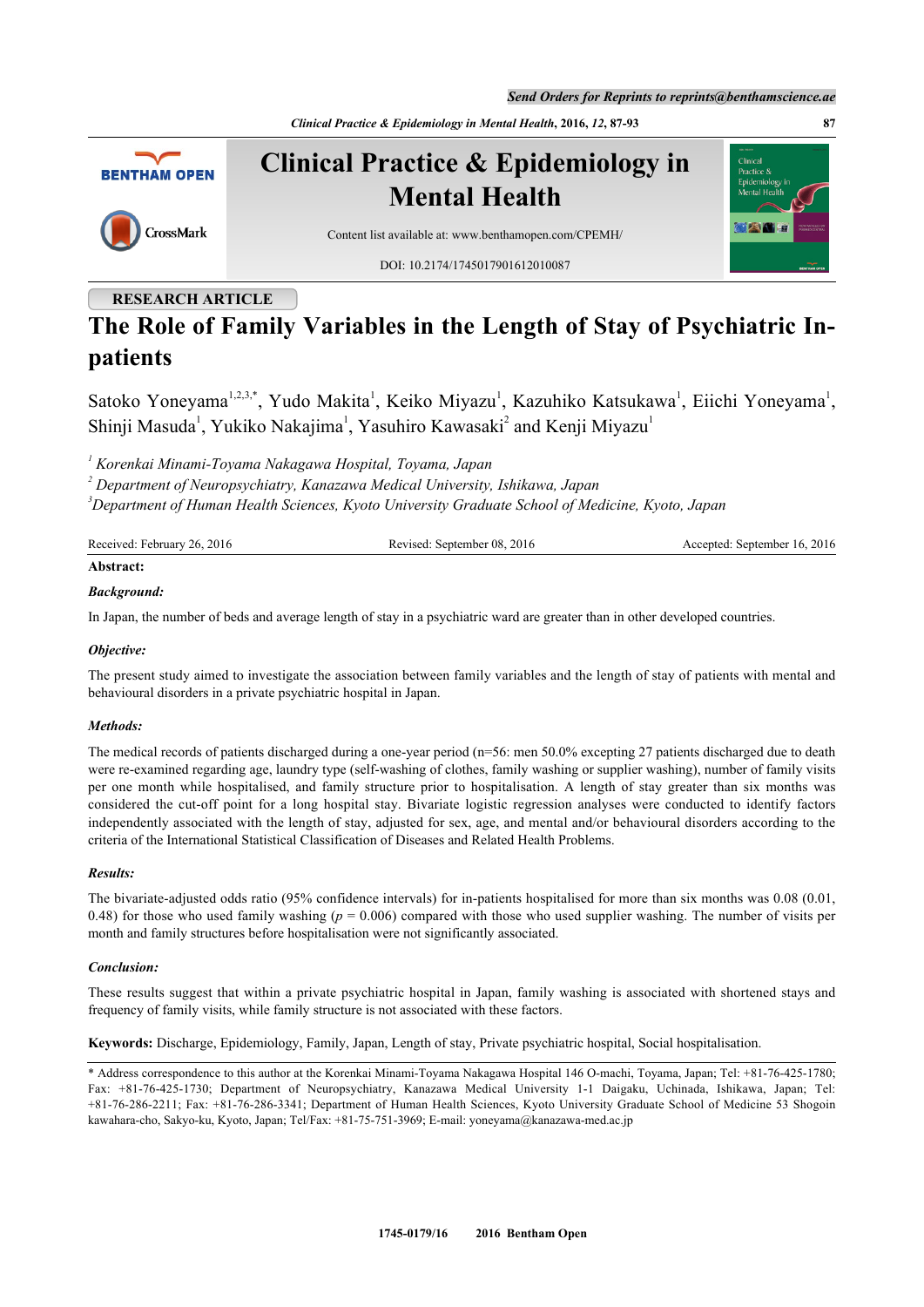# **INTRODUCTION**

Since 1960, the rate of psychiatric beds per 100,000 residents has decreased in OECD countries due to deinstitutional policies and the advent of community care support systems. Conversely, in Japan, the psychiatric bed rates have increased [\[1](#page-5-0) - [3](#page-5-1)]. The average length of hospitalisation within a psychiatric ward in 2012 was 298.1 days. While this length is shorter when compared to 1998 (496 days) [[1](#page-5-0) - [3](#page-5-1)], it is still too long. A national patient survey in 2005, observed that 'social hospitalisation', which includes baseless hospital care after a patient has become stable, accounted for 70,000 in-patients, of which about 30% were discharged less than one year after admission and about 70% were discharged after one year [[2](#page-5-2)]. The national patient surveys from 1999 and 2002 revealed that nearly 35,000 patients were discharged within these three years [[2](#page-5-2) - [4](#page-5-3)]. Thereafter, about 63,000 patients were newly-admitted and as a result, the number of social hospitalisations virtually did not change [[2\]](#page-5-2).

The risk factors associated with long-stay hospitalisation in psychiatric hospitals in Japan include diagnoses of dementia, mental retardation, and schizophrenia, and being men, and older[[5](#page-5-4), [6\]](#page-5-5). A long stay can directly cause problems regarding a family's acceptance, poor improvement of symptoms, and poor recovery of daily living abilities [\[7](#page-6-0)].

The present study was conducted to investigate how the length of a patient's mental health hospitalisation is related to family structure, frequency of visits, and laundry types (self-washing, family washing, supplier washing), which is related to ADL. Our hypotheses were that short-stay admission would be related to living with either a partner or family members, to a high frequency of visits, and/or to self-washing.

# **MATERIAL AND METHODS**

#### **Patients**

The present study included a re-examination of the medical records of 83 patients discharged between 1 July 2013 and 30 June 2014, and the collection of data about their age, laundry type (self-washing, family washing, and supplier washing), family visits per month, and family structure prior to hospitalisation. Fifty-six patients (men 50.0%, excepting 27 patients discharged due to death) were included in these data. A diagnosis of a mental and/or behavioural disorder was made by mental health specialists according to the ICD-10. All patients received psychotherapy, occupational therapy, and pharmacological interventions as clinically indicated.

#### **Statistical Analyses**

Patients discharged between 2013 and 2014 were divided into three admission durations (under six months, between six months and 20 years, and over 20 years). The following disorder categories of the ICD-10 were used: F00-F09 (organic, including symptomatic, mental disorders), F10-F19 (mental and behavioural disorders due to psychoactive substance use), F20-F29 (schizophrenia, schizotypal and delusional disorders), F30-F39 (mood disorders), and 'other' (mental and behavioural disorders except for F00-F09, F10-F19, F20-F29, and F30-F39). The main independent variables of interest were hospitalisation for medical care and protection, laundry type (self-washing, family washing, and supplier washing), family visits per month, and family structure prior to hospitalisation (living with a parent, with a partner, with a son/daughter/brother, alone, in a care facility, or in a medical hospital). These variables were calculated and compared using  $\chi^2$  tests.

We used log-transformed values for admission duration and family visits per month to account for their skewed distribution. A length of stay of more than six months was considered the cut-off point for a long hospital stay. Bivariate logistic regression analyses were conducted to identify factors independently associated with the length of stay. Odds Ratios were adjusted for age (continuous), sex, and main mental disorder (F00-F09, F10-F19, F20-F29, F30- F39, and 'others'). Statistical analyses were performed with the Statistical Package for the Social Sciences (SPSS version 22.0; IBM Corp, Tokyo, Japan). Significance was determined at *p* < 0 .05.

#### **Ethical Considerations**

Ethics approval was obtained from five ethics committees of the hospital's institutional review board. Due to the non-interventional; retrospective design, no informed consent was required; it was waived by the hospital's institutional review board.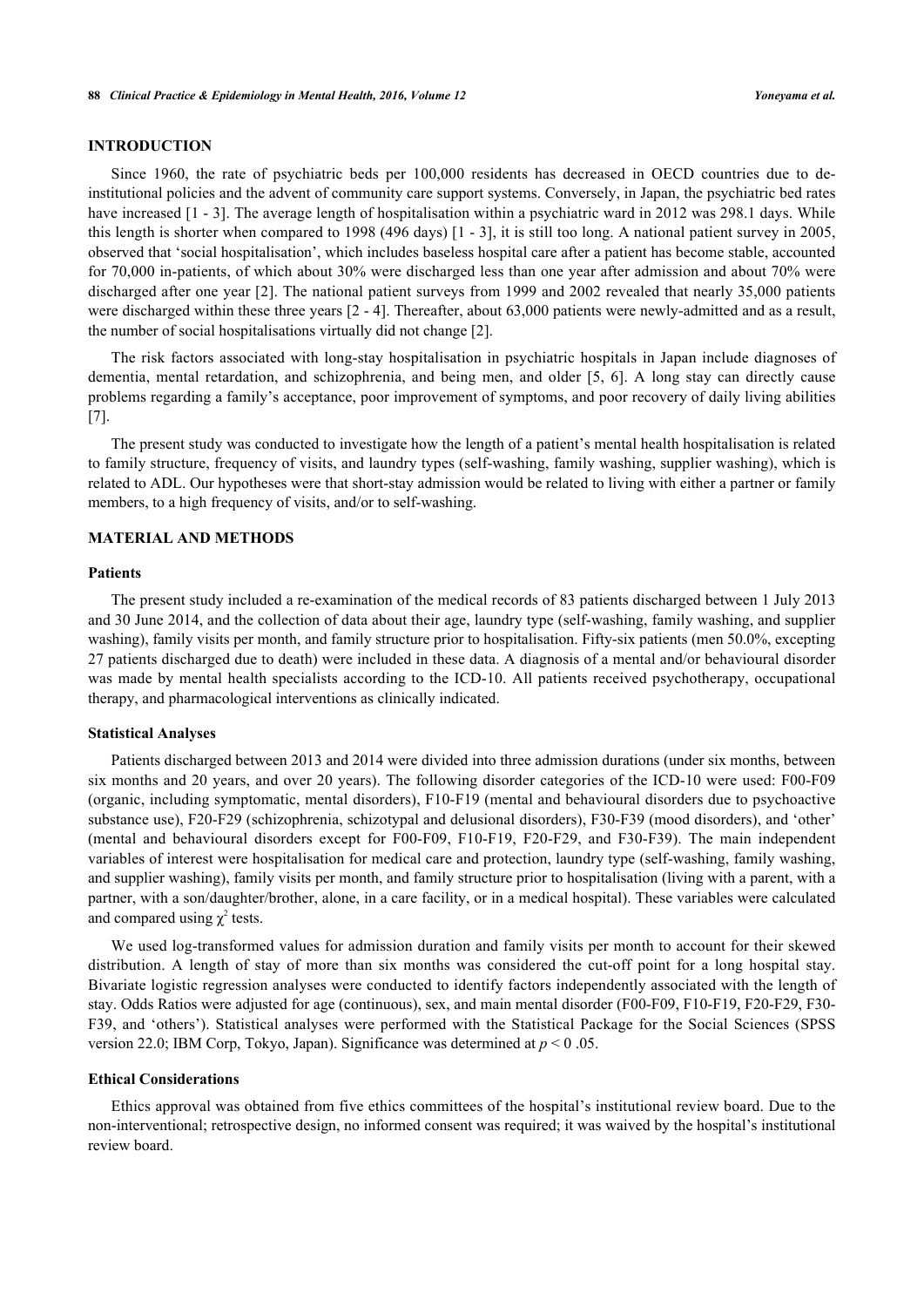# **RESULTS**

Table **[1](#page-2-0)** shows the characteristics of the patients discharged during the study period, separated by length of stay at discharge. The mean age for patients hospitalised between six months and 20 years was 77.1±11.7 years, which is nearly 10 years older than those in the other admission groups ( $p = 0.040$ ). In terms of the main mental disorder, F00-F09, F10-F19, and F20-F29 were the most common categories for those hospitalised between six months and 20 years (10.7%, 5.4%, and 17.9%, respectively). F30-F39 was the most common category for those hospitalised for less than six months (7.1%;  $p < 0.001$ ). Regarding laundry type, self-washing was the most common method for those hospitalised for over 20 years, family washing was most common for those hospitalised for less than six months, and supplier washing was most common for those hospitalised for between six months and 20 years ( $p < 0.001$ ). The bivariateadjusted odds ratios (95% confidence intervals) for in-patients hospitalised for more than six months was 0.08 (0.01, 0.48) for family washing ( $p = 0.006$ ) compared with those who used supplier washing. The number of visits per month and family structures before hospitalisation were not significantly associated (Table **[2](#page-3-0)**).

<span id="page-2-0"></span>**Table 1. Characteristics of patients discharged during one year (1 July 2013 to 30 June 2014: n=56).**

|                                                          | <b>Admission duration</b> |           |                            |          |                |      |               |  |
|----------------------------------------------------------|---------------------------|-----------|----------------------------|----------|----------------|------|---------------|--|
|                                                          | $< 6$ month               |           | 6 month $\leq$ , < 20 year |          | 20 year $\leq$ |      | $SD$  p value |  |
|                                                          | Mean                      | <b>SD</b> | Mean                       | $\bf SD$ | Mean           |      |               |  |
| n                                                        | 17                        |           | 25                         |          | 14             |      |               |  |
| Men $(\%)^a$                                             | 52.9                      |           | 36.0                       |          | 71.4           |      | 0.101         |  |
| Age (year)                                               | 61.5                      | 16.0      | 77.1                       | 11.7     | 62.9           | 10.5 | 0.040         |  |
| Hospitalization for medical care and protection $(\%)^a$ | 94.1                      |           | 88.0                       |          | 71.4           |      | 0.181         |  |
| Main mental disorder (%) <sup>a</sup>                    |                           |           |                            |          |                |      | 0.007         |  |
| F00-F09                                                  | 7.8                       |           | 10.7                       |          | 1.8            |      |               |  |
| F10-F19                                                  | 3.6                       |           | 5.4                        |          | 5.4            |      |               |  |
| F20-F29                                                  | 10.7                      |           | 17.9                       |          | 10.7           |      |               |  |
| F30-F39                                                  | 7.1                       |           | 3.6                        |          | 3.6            |      |               |  |
| Others                                                   | 1.8                       |           | 7.1                        |          | 3.6            |      |               |  |
| Laundry type $(\%)^a$                                    |                           |           |                            |          |                |      | < 0.001       |  |
| Oneself washing                                          | 8.9                       |           | 0.0                        |          | 16.1           |      |               |  |
| Family washing                                           | 16.1                      |           | 7.1                        |          | 0.0            |      |               |  |
| Supplier washing                                         | 5.4                       |           | 37.5                       |          | 8.9            |      |               |  |
| The number of visit per a month (time)                   | 20.9                      | 19.5      | 28.8                       | 23.2     | 6.0            | 5.1  | 0.001         |  |
| Family structure before hospitaliation (%) <sup>a</sup>  |                           |           |                            |          |                |      | 0.773         |  |
| With parent                                              | 10.7                      |           | 17.9                       |          | 10.7           |      |               |  |
| With partner                                             | 7.1                       |           | 3.6                        |          | 3.6            |      |               |  |
| With son or daughter or brother                          | 7.1                       |           | 10.7                       |          | 1.8            |      |               |  |
| Alone                                                    | 3.6                       |           | 5.4                        |          | 5.4            |      |               |  |
| From care facility or medical hospital                   | 1.8                       |           | 7.1                        |          | 3.6            |      |               |  |

F00-F09: organic, Including symptomatic, mental disorders,

F10-F19: mental and behavioural disorders due to psychoactive substance use,

F20-F29: schizophrenia, schizotypal and delusional disorders,

F30-F39: mood disorders  $\alpha$ <sup>2</sup> test, SD; standard deviation.

#### **DISCUSSION**

The present study evaluated how length of hospitalisation was related to family variables (family visits per month and living situation prior to hospitalisation) and laundry type, which is related to ADL, among in-patients with mental and behavioural disorders in a private psychiatric hospital in Japan. Our results revealed that family washing was related to a reduction in the length of the patients' hospital stays.

In 1961, when Japan introduced the universal public insurance system, psychiatric hospitals began to increase in number. Furthermore, psychiatric residents began moving from home care to hospital care [[8](#page-6-1) - [10\]](#page-6-2). Although the number of psychiatric beds has decreased in recent years, the number of private hospitals with mental health wards is still high [\[1](#page-5-0) - [3\]](#page-5-1), constituting about 80% of psychiatric hospitals in Japan. Therefore, it is difficult to reduce the number of psychiatric beds [\[8](#page-6-1) - [10\]](#page-6-2). Gigantesco, de Girolamo, Santone Miglio and Picard reported that being in a private psychiatric hospital is also a barrier to discharge in Italy [\[11](#page-6-3)]. In addition, mental illness is still strongly stigmatised in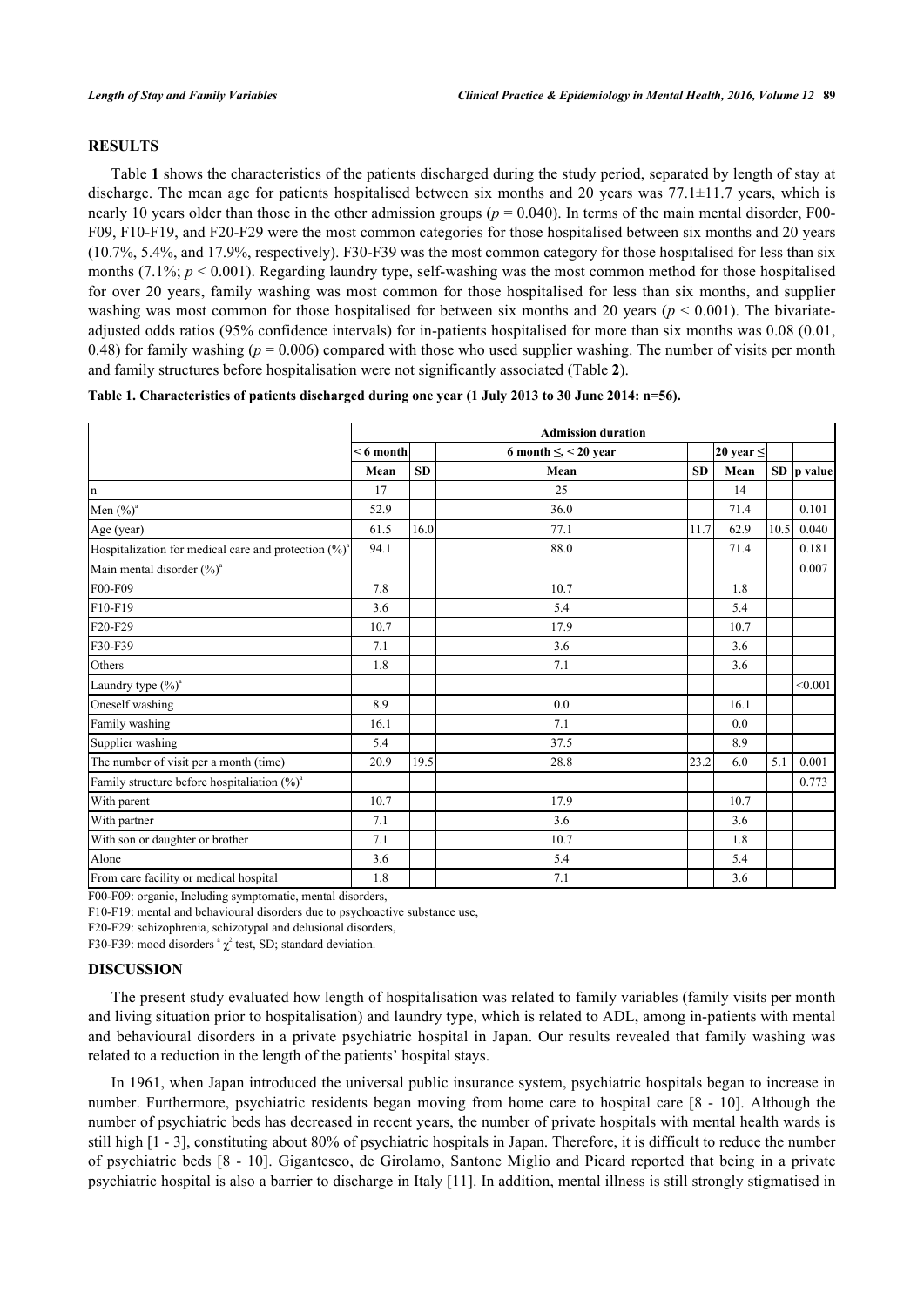Japan [[12\]](#page-6-4). Thus, psychiatric medical care has not sufficiently shifted from hospitalisation back to community care [[1](#page-5-0) - [3\]](#page-5-1).

| June 30 2014).       |              |  |  |                                           |                                                     |  |  |                                            |
|----------------------|--------------|--|--|-------------------------------------------|-----------------------------------------------------|--|--|--------------------------------------------|
|                      | Un-adjusted- |  |  | Adjusted- <sup>a</sup>                    |                                                     |  |  |                                            |
|                      |              |  |  |                                           | Odd ratios 95% CI p value Odd ratios 95% CI p value |  |  |                                            |
| Main mental disorder |              |  |  |                                           |                                                     |  |  |                                            |
| $F00-F09$            | 2.40         |  |  | $0.26$  22.10  0.440                      | 2.30                                                |  |  | $\vert 0.20 \vert 26.12 \vert 0.502 \vert$ |
| $F10-F19$            | 0.25         |  |  | $\vert 0.01 \vert 4.73 \vert 0.355 \vert$ | 0.54                                                |  |  | $0.02$ 18.13 $0.729$                       |

F20-F29  $3.17$   $0.36$   $27.57$   $0.297$   $12.73$   $0.89$   $182.49$   $0.061$ F30-F39 4.00 0.21 75.66 0.355 9.28 0.34 250.34 0.185

Others 1.00 1.00

<span id="page-3-0"></span>**Table 2. Odds ratios for factors related to length of stay in patients hospitalised for longer than six months (1 July 2013 to 30 June 30 2014).**

| Self washing                                | 0.29 |      | $0.06$ 1.32   | 0.108 | 0.76 | 0.09 | 6.84  | 0.810 |
|---------------------------------------------|------|------|---------------|-------|------|------|-------|-------|
| Family washing                              | 0.07 |      | $0.01$ 0.35   | 0.001 | 0.08 | 0.01 | 0.48  | 0.006 |
| Supplier washing                            | 1.00 |      |               |       | 1.00 |      |       |       |
| Number of visits per a month (time)         |      |      |               |       |      |      |       |       |
| $0 - 15$                                    | 3.00 |      | $0.25$ 36.32  | 0.388 | 0.60 | 0.02 | 14.60 | 0.755 |
| $16 - 30$                                   | 1.07 |      | $0.13$ 8.98   | 0.949 | 1.03 | 0.06 | 18.66 | 0.983 |
| $31 - 45$                                   | 0.48 | 0.09 | 2.42          | 0.371 | 0.27 | 0.03 | 2.53  | 0.254 |
| 46-60                                       | 1.29 |      | $0.20$ 8.43   | 0.793 | 0.49 | 0.04 | 5.94  | 0.578 |
| 60 <                                        | 1.00 |      |               |       | 1.00 |      |       |       |
| Family structure before hospitalization (%) |      |      |               |       |      |      |       |       |
| With parent                                 | 0.36 | 0.04 | 3.56          | 0.380 | 0.17 | 0.01 | 5.07  | 0.304 |
| With partner                                | 0.17 |      | $0.01$   2.09 | 0.165 | 0.09 | 0.00 | 3.50  | 0.196 |
| With son or daughter or brother             | 0.29 | 0.03 | 3.37          | 0.324 | 0.07 | 0.00 | 1.97  | 0.118 |
| Alone                                       | 0.50 |      | $0.04$ 7.10   | 0.609 | 0.13 | 0.00 | 5.03  | 0.270 |
| From care facility or medical hospital      | 1.00 |      |               |       | 1.00 |      |       |       |

F00-F09: organic, Including symptomatic, mental disorders,

F10-F19: mental and behavioral disorders due to psychoactive substance use,

F20-F29: schizophrenia, schizotypal and delusional disorders, F30-F39: mood disorders

95% CI: 95% confidential interval

Laundry type

a Adjusted for sex, age (continuous), main mental disease (F00-F09, F10-F19, F20-F29, F30-F39, others).

In terms of the relationship between laundry type and visit frequency per months, family washing was observed to be at its highest peak for more than 60 visits per month, and supplier washing was observed to have two high peaks at 16-30 visits and over 46-60 visits (Fig. **[1](#page-4-0)**).

In a conventional survey, it was found that patients with dementia, mental retardation, and schizophrenia tended to experience long-stay hospitalisation [\[5](#page-5-4) - [7\]](#page-6-0). In the present study, diagnostic status did not significantly influence the length of stay. Likewise in Italy, no difference of diagnostic status emerged between long-stay and short-stay patients [\[11](#page-6-3)]. Kawano *et al*. outlined various factors that relate to a long psychiatric hospitalization including 'being received by the family' (51.5%), 'no symptom improvement' (48.8%), and 'limited life skills' (44.0%), whereas for dementia 'physical diseases' (20.8%), and 'no reliable administrative services' (29.2%) account for longer stays [[7\]](#page-6-0).

We assumed that the patient who chooses self-washing will have a short-length of stay because they have somewhat higher to ADL. The results showed that self-washing did not reduce the length of stay, but family washing was related to a short length of stay. Moriyama, *et al.* conducted a follow-up investigation regarding social hospitalisation processes, which included patient, family, and medical worker interviews [[13](#page-6-5) - [15\]](#page-6-6). The factors relevant to patients were 'economy', 'physical functioning', and the 'home environment'. The factors relevant to the family were 'health maintaining the health of the caregiver', 'the patient does not apply for certification of the need for long-term care and has received help from home-visit nursing, a home care worker, or a long-term care health facility', and 'caregiver burden'. The factor relevant to hospitals was the 'economic condition of the hospital'. In other words, if beds are not full, the hospital's profit decreases, affecting the hospitalization-discharge cycle. Thus, if family members intentionally or unintentionally visit when a doctor or chief nurse is absent, the opportunity for discharge and communicative care is diminished. In the present study, if the family was helping with the laundry, the family visited the hospital every two or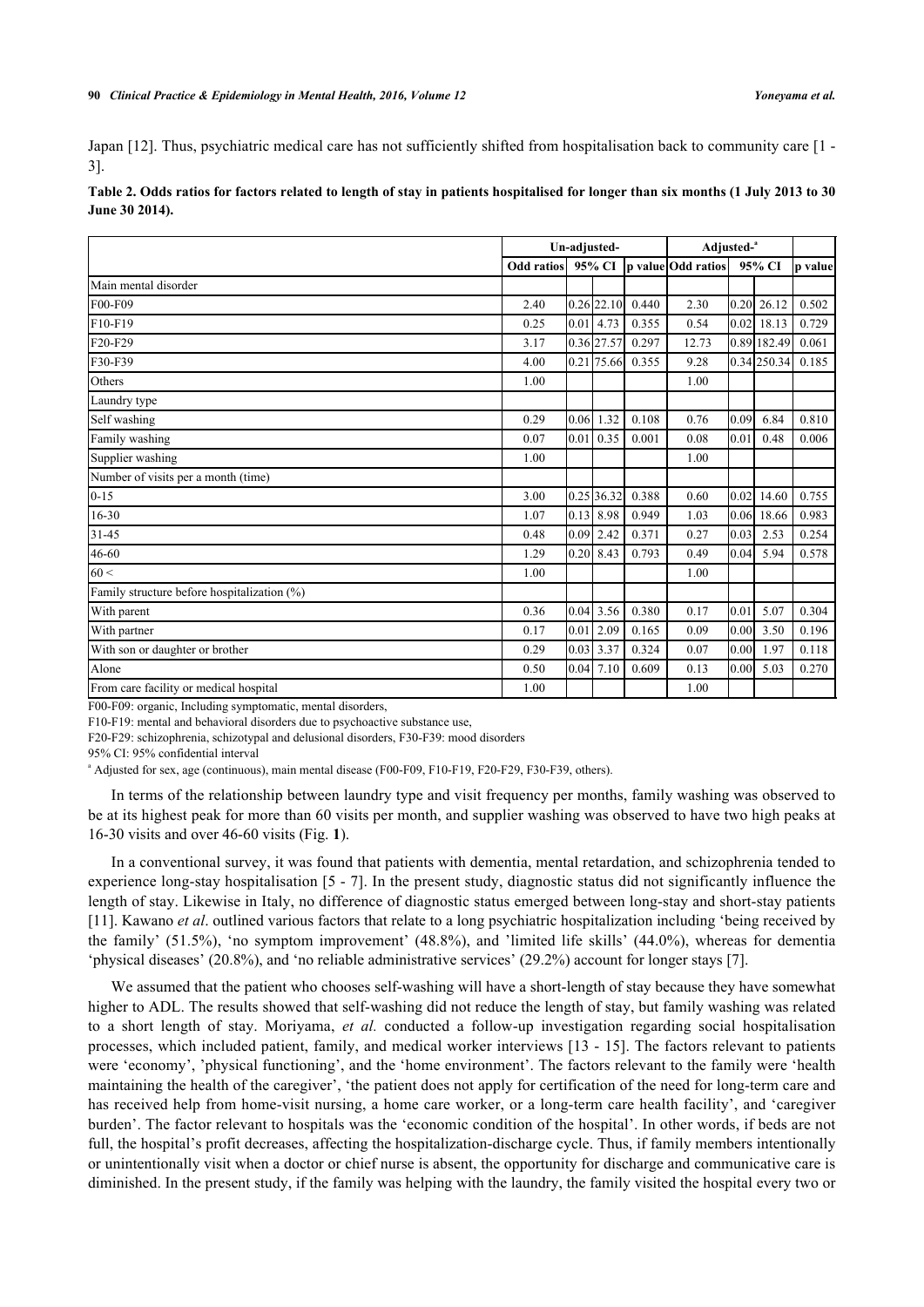<span id="page-4-0"></span>three days. As such, the opportunity to discuss treatment with hospital staff was more frequent, increasing the probability of earlier discharge. Although one of our hypotheses was that a high frequency of visits would be related to a short length of stay, the frequency of visits was not related to a short length of stay in the present study. However the highest visit frequency occurred if the family was doing the laundry. Conversely, if a supplier was doing the laundry, there were separate peaks during high visit frequencies (Fig.**1**). Most supplier washing occurred for patients hospitalised for between six months and 20 years.



**Fig. (1).** Laundry type and frequency of family visits per month.

The ratio of patients with a diagnosis of F00-F09 was highest in those hospitalised for between six months and 20 years (Table**1**). Discharging someone to home care is reasonable for individuals with mild dementia; however, discharge to a care facility is most likely when a patient suffers from severe dementia [[16](#page-6-7)]. This is also the case with other mental disorders (*i.e*., F10-F19, F20-F29, and F30-F39) [[17](#page-6-8)]. In addition, in the present study, illness severity affected the length of stay. Another of our hypotheses was that self-washing would be related to a short length of stay. Self-washing had a ratio high for the F20-F29 category (Table **[1](#page-2-0)**), and severity of disease affected the length of stay. It has been previously reported that family members with high care efficacy [[18,](#page-6-9) [19](#page-6-10)] and sufficient economic resources [\[20](#page-6-11)] are best able to handle a home discharge for individuals with more severe mental health issues.

Another of our hypotheses was that living with a partner or family before hospitalization would be related to a short length of stay. As the present study showed family structure before hospitalisation was not significantly related to reduced hospital stays. Having no children at home increases the length of stay [\[21\]](#page-6-12). Tortnicroft, Bebbington, and Leff reported that medical staff tend to carefully discharge a patient into the home environment in Italy because the severity of psychopathology had influenced the length of stay [\[11\]](#page-6-3). They showed that improvements in social networks and a less restrictive social environment promote the discharge to the community from a hospital [[22](#page-6-13), [23](#page-6-14)]. Thus, we consider that long-stay patients who are discharged from hospital should be supported to live in the community in OECD countries. In 2015 the Ministry of Health, Labour and Welfare reported avenues of reform regarding mental health and medical care welfare [[8\]](#page-6-1). In Japan community-based mental health services have just begun [[13\]](#page-6-5). The main premise is to shift individuals from hospitalisation to community care as a way to recognise and strengthen the medical health care system over the next 10 years [\[8](#page-6-1)].

Individuals over the age of 65 years within psychiatric wards accounted for 29% of the patient population in 1996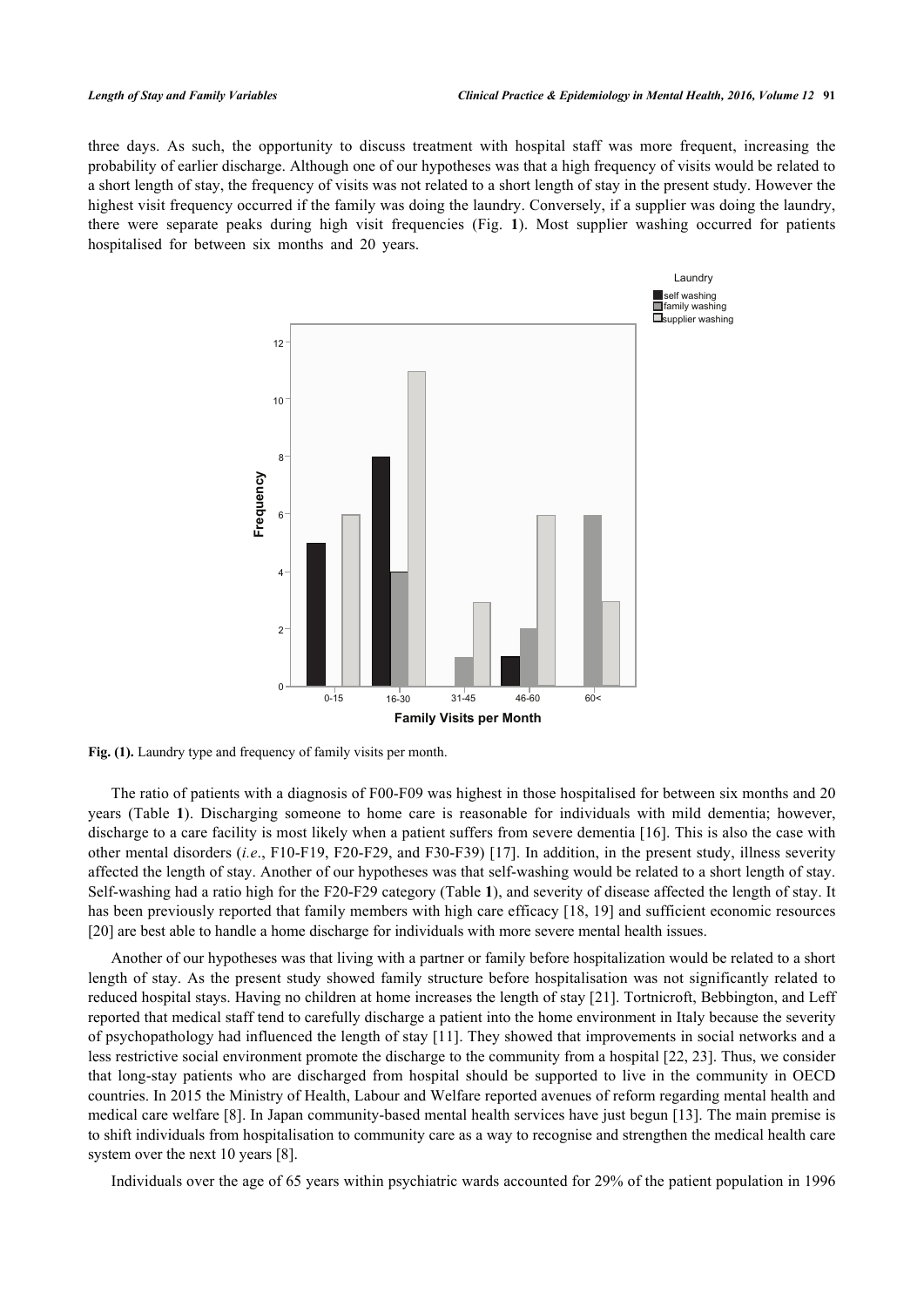[\[4](#page-5-3)]. This rate increased to 48% in 2008 [[4\]](#page-5-3). Since Japan's population of individuals over 65 years of age continues to increase [[8](#page-6-1)], further increases in disorders (*i.e*., dementia) associated with this age group will be likely to occur [\[3\]](#page-5-1). In the present study, the private hospital has seen an increase in the number of dementia in-patients in recent years (no data). Thus, there will probably be an increase in the number of in-patients requiring long-term hospitalisation. We need to have close communications and to encourage the discharge of patients.

The present study has several limitations. First, the family's economic data were not available. It needs to be determined whether family washing is the result of economic concerns or if it is motivated more by the social and psychological benefits for the patient. Second, we did not assess family care efficacy, it could be the case that care efficacy is directly related to family washing behaviour and/or frequency of family visits. Finally, the present study did not assess a patient's number of a prior social hospitalisations. Further studies are needed to assess how social hospitalisations are related to the variables of interest in the present study.

#### **CONCLUSION**

In conclusion, knowing the in-patient family environments helps to encourage discharge and to provide proper care after discharge. The present study indicated that family washing could be an important factor for decreasing the length of stay. In Japan, there are still many private psychiatric hospitals. Furthermore, Japan has become an aging society in recent years. The number of dementia cases is increasing in these psychiatric hospitals, which causes long hospitalisation. In view of this situation further interventional studies should be conducted to investigate the relationship between discharge and communication between in-patients, their families, and hospital staff, and how we are able to help with medical treatment and care.

#### **LIST OF ABBREVIATIONS**

| ADL           | $=$     | Activities of daily living                                                       |
|---------------|---------|----------------------------------------------------------------------------------|
| <b>ICD-10</b> | $=$     | International statistical classification of diseases and related health problems |
| <b>OECD</b>   | $=$ $-$ | Organisation for economic cooperation and development                            |

# **CONFLICT OF INTEREST**

The authors confirm that this article content has no conflict of interest.

#### **ACKNOWLEDGEMENTS**

Designed the research: SY and YM. Performed the research: SY, YM, KM, KK, EY, SM, YN, and KM. Contributed important reagents: SY, YM, KM, KK, EY, SM, YN, YK and KM. Collected data: SY, YM, KM, KK, EY, SM, YN, and KM. .Analyzed the data: SY and YM. Wrote the paper: SY.

### **REFERENCES**

- <span id="page-5-0"></span>[1] Tachimori H, Takeshima T, Kono T, Akazawa M, Zhao X. Statistical aspects of psychiatric inpatient care in Japan: Based on a comprehensive nationwide survey of psychiatric hospitals conducted from 1996 to 2012. Psychiatry Clin Neurosci 2015; 69(9): 512-22. [PMID: [25801941\]](http://www.ncbi.nlm.nih.gov/pubmed/25801941)
- <span id="page-5-2"></span>[2] Headquarters for Mental Health and Welfare of the Ministry of Health. Seishin iyuou hoken fukushi no kaikaku bizyon [Visions in reform of mental health and medical welfare] 2004 Available at: <http://www.mhlw.go.jp/topics/2004/09/dl/tp0902-1a.pdf>
- <span id="page-5-1"></span>[3] The Ministry of Health, Labour and Welfare and War Victims' Relief Bureau of the Ministry of Health, Labour, and Welfare. Seishin hoken iryou no saranaru kaikaku ni mukete [Investigative commission on the approach to further mental health and medical welfare system] 2009 Available at: <http://www.mhlw.gp.jfukuship/shingi/2009/09/dl/tp0902-1a.pdf>
- <span id="page-5-3"></span>[4] The Ministry of Health, Labour and Welfare. Mental, obstacle health section. Seishin hoken iryou hukushi no saranaru kaikaku ni mukete (kongo no seisin hoken iryou fukushi no arikatanado ni kansuru kentoukai houkokusyo) [Health welfare relations superintendent meeting document] 2015. Available from: [http://www.mhlw.go.jp/wamappl/bbb15GS60.nsf/vAdmPBigcategory/50/2A.](http://www.mhlw.go.jp/wamappl/bbb15GS60.nsf/vAdmPBigcategory/50/2A)
- <span id="page-5-4"></span>[5] Fujita T, Takeshima T. Seishin shougaishiya no nyuin go no taiin kyokusen to tyouki zaiin ni kakawaru risuku youin nituiteno kanjya tyousa nimotoduku kentou. Seishin Shinkeigaku Zasshi 2006; 108(9): 891-905. [Discharge curve among psychiatric patients after admission and risk factors associated with long stay based on "patient survey"]. [in Japanese]. [PMID: [17137193\]](http://www.ncbi.nlm.nih.gov/pubmed/17137193)
- <span id="page-5-5"></span>[6] Kono T, Shiraishi H, Tachimori H, *et al.* Seishinka byouin no tyouki zaiin sya no taiin doutai to kanren youin. Seishin Shinkeigaku Zasshi 2015; 117(9): 713-29. [Discharge dynamics and related factors of long-stay patients in psychiatric hospitals]. [in Japanese]. [PMID: [26721063\]](http://www.ncbi.nlm.nih.gov/pubmed/26721063)